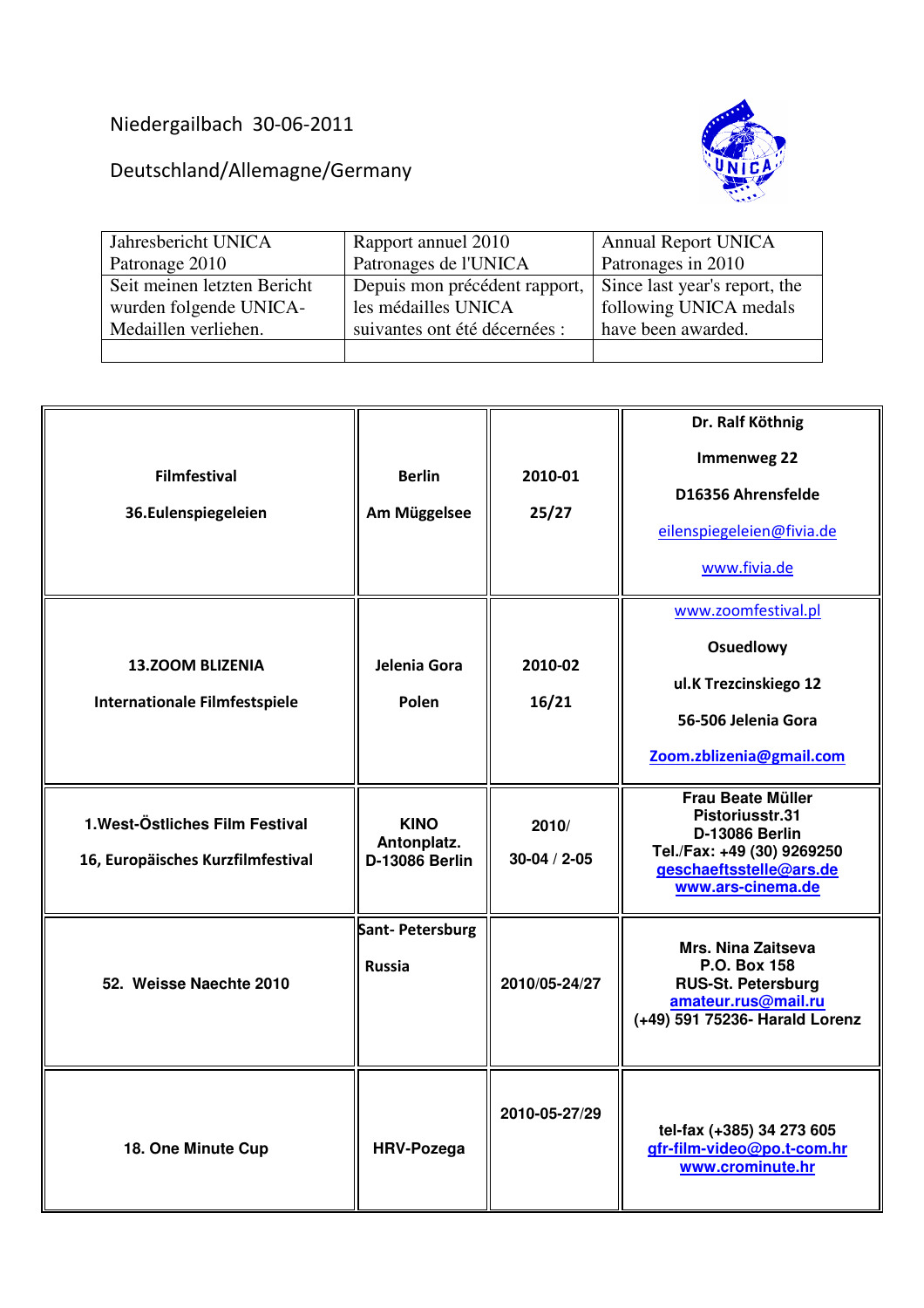| 38. Festival der Nationen                                                                          | <b>Ebensee</b><br><b>Austria</b>        | 2010-06-13/19          | <b>Erich Riess</b><br>+43 732 666 266<br>www.8ung.at/filmfestival<br>eva-video@gmx.at           |
|----------------------------------------------------------------------------------------------------|-----------------------------------------|------------------------|-------------------------------------------------------------------------------------------------|
| THE SEOUL WORD SHORT FILM-<br><b>VIDEO FESTIVAL</b><br><b>Korea Visual Arts Association</b>        | <b>SEOUL</b><br><b>KOREA</b>            | 2010-05                | tel. ++82 31 516 4638<br>http://unicakorea.org<br>cj-chang@hanmail.net                          |
| 22.Goldene DIANA                                                                                   | <b>Am Klopeiner See</b><br>Österreich   | 2010<br>22.08 bis27.08 | www.golden-diana.com<br>obmann@-diana.com<br>Tel-Fax +43 4236 2645<br>Mobil +43 699 1 862 60 50 |
| 18. Internationale Eisenbahn<br>Film&Video-Festival<br><b>Railway- Traffic-Transport</b>           | Kapfenberg<br>Österreich                | 2010-09-09             | <b>Günther Agath</b><br>Tel. +43 676 6101507<br>agathfilm@gmx.at<br>www.filmklubkapfenberg.at   |
| 38.ARSfilm amatéru                                                                                 | <b>CZE-Kromeriz</b>                     | 2010-10                | <b>Ladislav Frantis</b><br>(+420) 573 330 543<br>ladislav@recom-km.cz<br>www.csfv.org           |
| <b>23. TATRA CHAMOIS</b><br><b>INTERNATIONALFESTIVAL</b><br>Dokumentar-Natur-Kultur Festival       | <b>SVK-Liptovivsky</b><br><b>Hrádok</b> | 2010-10<br>15/17       | Dr. Zuzana Skoludová<br>(+421) 2047 1245<br>skoludova@nocka.sk<br>www.amatfilm.host.sk          |
| <b>16. INTERNATIONALER</b><br><b>VIDEOGRANDPRIX UND</b><br>8.JUGENDFILMTAGE<br><b>LICHTENSTEIN</b> | <b>FVCL</b><br><b>LICHTENSTEIN</b>      | 2010-11-13/14          | www.videogranprix.li<br>vorstand@fvcl.com<br>tel. 00423 373 47 41                               |
| 17. Seniorfórum<br><b>Filmfestival</b>                                                             | <b>CZE-Kromeriz</b>                     | 2010-12                | <b>Ladislav Frantis</b><br>(+420) 573 330 543<br>ladislav@recom-km.cz<br>www.csfv.org           |
| 9. Concorso Internazionale<br>Videoamatori premio<br><b>RTSI 2011</b>                              | CH-Lugano-<br><b>Trevano</b>            | 2010-09 -09            | Tel. +41 91 609 10 96<br>www.festival-dei-festival.ch<br>festivaldeifestival@bluemail.ch        |